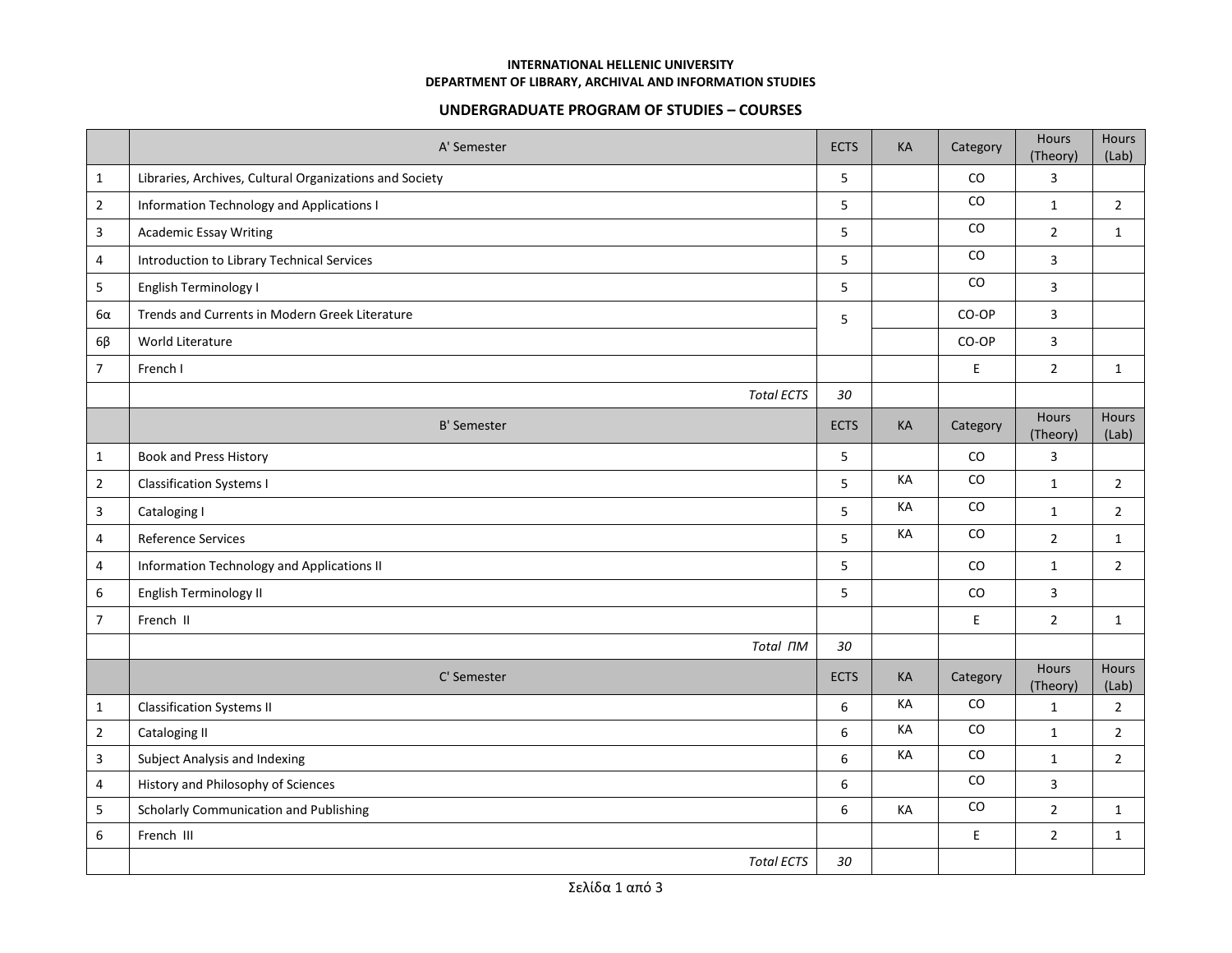|                | D' Semester                                                  | <b>ECTS</b> | KA | Category  | Hours<br>(Theory)        | <b>Hours</b><br>(Lab) |
|----------------|--------------------------------------------------------------|-------------|----|-----------|--------------------------|-----------------------|
| $\mathbf{1}$   | Thesauri                                                     | 6           | KA | CO        | $\mathbf{1}$             | $\overline{2}$        |
| $\overline{2}$ | Archives and their Organization                              | 6           | KA | CO        | 3                        |                       |
| 3              | Management of Collections, Information and Research Data     | 6           | КA | <b>CO</b> | $\mathbf{1}$             | $\overline{2}$        |
| 4              | <b>Information Retrieval</b>                                 | 6           |    | CO        | $\mathbf{1}$             | $2^{\circ}$           |
| 5              | Database Systems                                             | 6           |    | CO        | $\mathbf{1}$             | $\overline{2}$        |
| 6              | French IV                                                    |             |    | E.        | $\overline{2}$           | $\mathbf{1}$          |
|                | <b>Total ECTS</b>                                            | 30          |    |           |                          |                       |
|                | E' Semester                                                  | <b>ECTS</b> | KA | Category  | <b>Hours</b><br>(Theory) | <b>Hours</b><br>(Lab) |
| $\mathbf{1}$   | <b>Information Policy</b>                                    | 5           |    | CO        | $\overline{3}$           |                       |
| $\overline{2}$ | Web Technologies                                             | 5           |    | CO        | $\mathbf{1}$             | $\overline{2}$        |
| 3              | Research Methods - Statistics                                | 5           |    | CO        | $\overline{2}$           | $\mathbf{1}$          |
| $\overline{4}$ | Information Seeking and User Studies                         | 5           |    | CO        | $\overline{3}$           |                       |
| 5              | Management of Libraries, Archives and Cultural Organizations | 5           | KA | CO        | $\mathbf{1}$             | $\overline{2}$        |
| 6α             | European Union Institutions and Archives                     | 5           |    | CO-SE     | 3                        |                       |
| $6\beta$       | History of Modern Greek State and Archives                   |             |    | CO-SE     | $\overline{3}$           |                       |
|                | <b>Total ECTS</b>                                            | 30          |    |           |                          |                       |
|                | F' Semester                                                  | <b>ECTS</b> | KA | Category  | Hours<br>(Theory)        | Hours<br>(Lab)        |
| $\mathbf{1}$   | Preservation and Conservation of Library Materials           | 5           |    | CO        | 3                        |                       |
| $\overline{2}$ | Digital Libraries, Digital Archives and Repositories         | 5           | KA | CO        | $\mathbf{1}$             | $\overline{2}$        |
| 3              | <b>Library Management Systems</b>                            | 5           | KA | CO        | $\mathbf{1}$             | $\overline{2}$        |
| $\overline{4}$ | Children and Adolescent Literature                           | 5           |    | CO        | 3                        |                       |
| 5α             | Marketing and Public Relations in Libraries and Archives     | 5           |    | $CO-SE$   | 3                        |                       |
| $5\beta$       | <b>Web Application Programming</b>                           |             |    | CO-SE     | $\mathbf{1}$             | $\overline{2}$        |
| $5\gamma$      | History and Types of Libraries                               |             |    | CO-SE     | 3                        |                       |
| 6α             | <b>History of Civilization</b>                               | 5           |    | CO-SE     | $\overline{3}$           |                       |
| $6\beta$       | History of Art                                               |             |    | CO-SE     | $\overline{3}$           |                       |
|                | <b>Total ECTS</b>                                            | 30          |    |           |                          |                       |